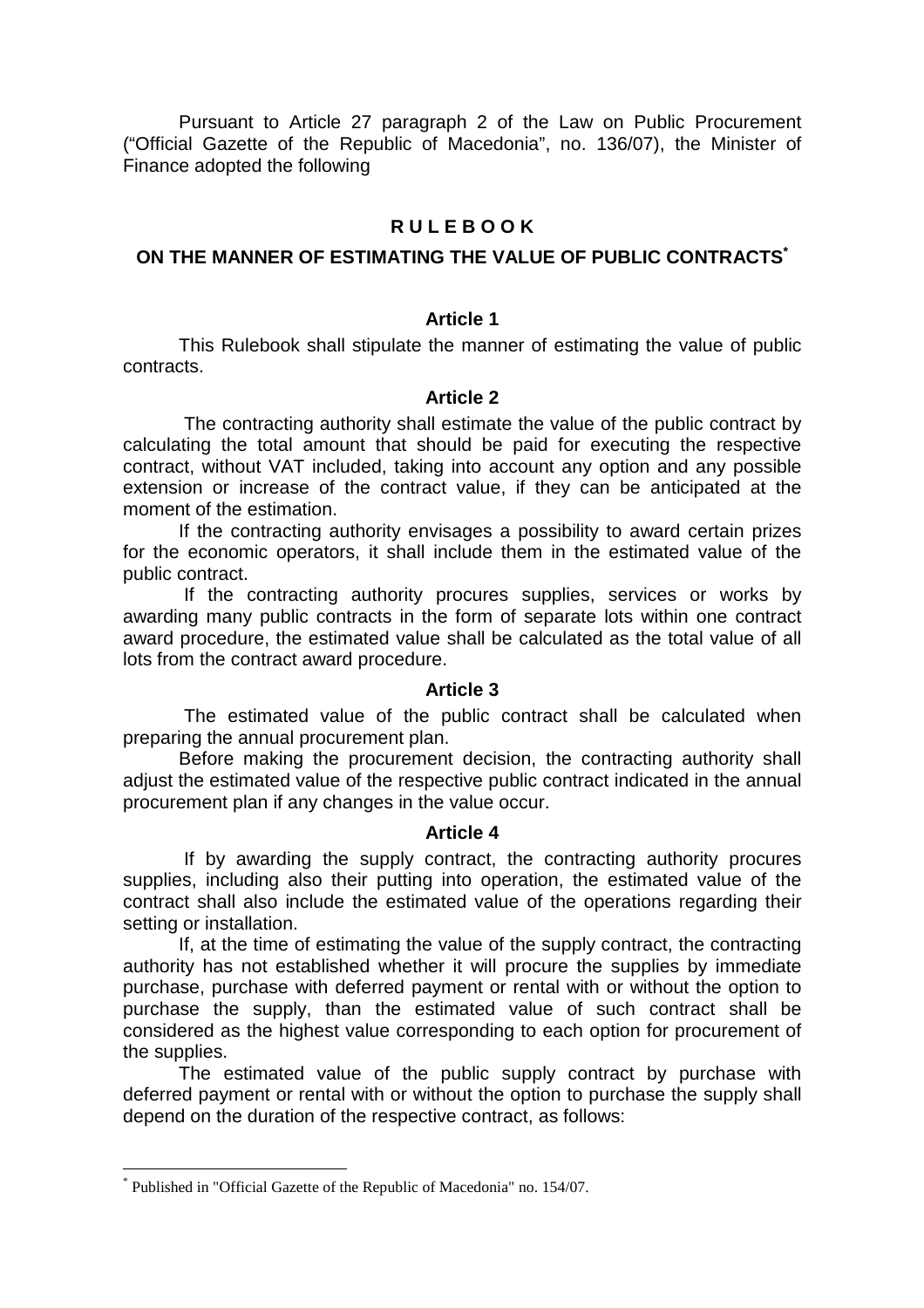- in the case of a fixed-term contract up to 12 months, the estimated value shall be calculated by taking into consideration all payments that should be carried out during the contract duration;
- in the case of a fixed-term contract more than 12 months, the estimated value shall be calculated by taking into consideration all all payments that should be carried out during contract duration, including the estimated residual value of the supplies, or
- in the case of a contract which duration cannot be determined at the moment of the estimation, the estimated value shall be calculated by multiplying the monthly value that must be paid, by 48.

If the contracting authority awards a public supply contract, which must be renewed within a certain period of time, the estimation of the contract value shall be carried out on the basis of:

- − the total realized value of all successive similar supply contracts of same type, awarded in the last 12 months, adjusted, if possible, with the changes in quantities or values that could occur within 12 months following the conclusion of the contract, or
- − the total estimated value of all successive similar supply contracts anticipated to be awarded in the next 12 months, starting from the moment of the first delivery or in the course of the financial year if it is longer than 12 months.

# **Article 5**

If the contracting authority awards a public service contract, the total value of which cannot be estimated, whereas the average monthly imbursement can, then the method of estimating the value shall depend on the duration of the respective contract, as follows:

- − in the case of a fixed-term contract, if the contract duration does not exceed 48 months, the estimated value shall be calculated taking into account the whole duration of the contract; or
- − in the case of a contract without fixed-term or if the duration exceeds 48 months, the estimated value shall be calculated by multiplying the monthly estimated value by 48.

If the contracting authority awards a public service contract, which must be renewed within a certain period of time, the estimation of the value of this contract shall be carried out on the basis of:

- − the total realized value of all successive similar service contracts awarded in the previous 12 months, adjusted, if possible, with the changes in quantities or values that could occur within 12 months following the conclusion of the contract; or
- − the total estimated value of all successive similar service contracts anticipated to be awarded in the next 12 months, starting from the moment of the performing the first service or in the course of the financial year if it is longer than 12 months.

If the contracting authority awards public contract for insurance services, the estimated value of these service contracts shall be calculated on the basis of insurance premiums to be paid, as well as all other forms of imbursement referring to the respective services.